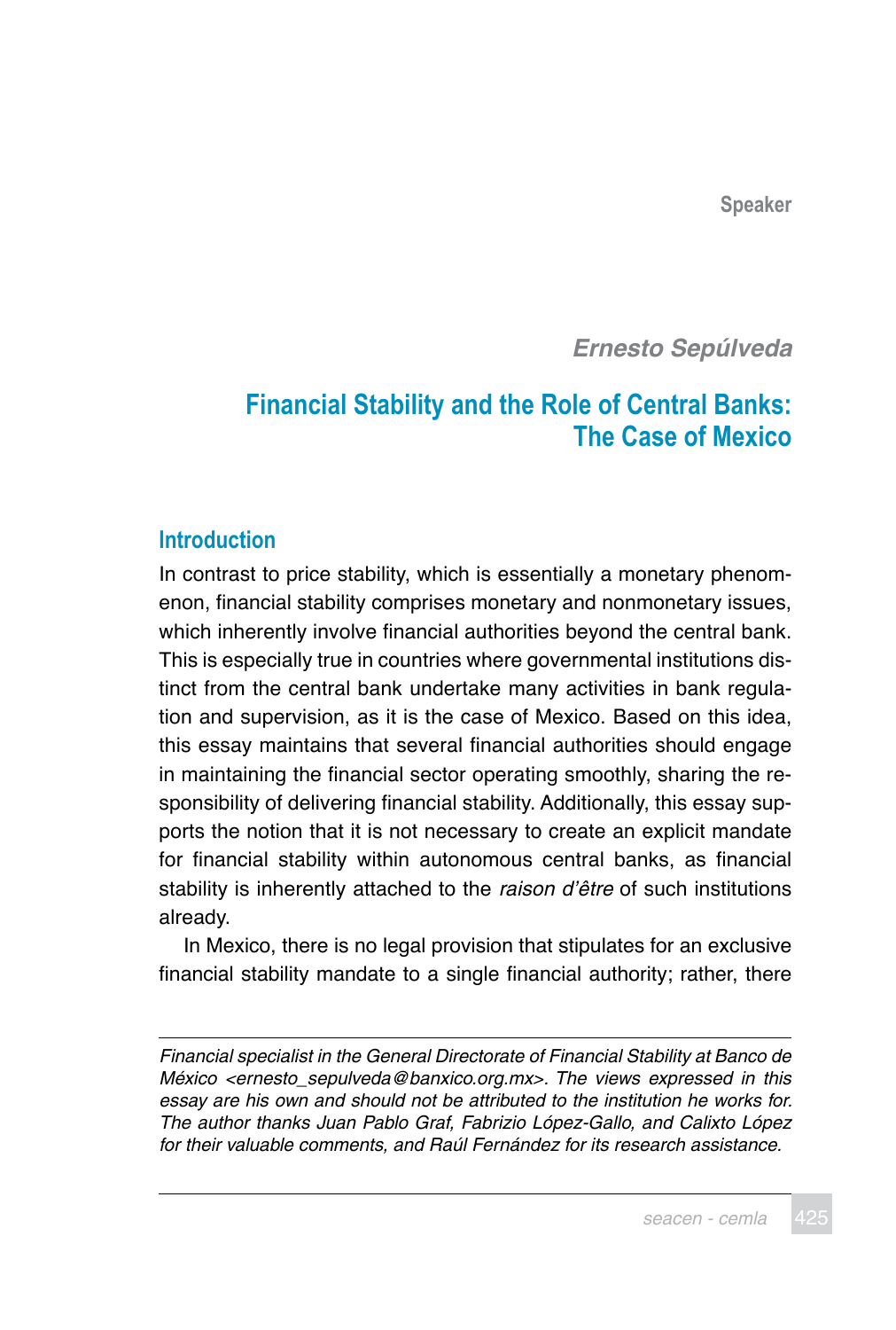is a financial stability council, formed by several financial authorities, which does have such an ordinance. This council is a coordinating body that does not have regulatory nor supervisory powers by itself; instead, it aims at coordinating regulatory and supervisory efforts among financial authorities to accomplish its purpose, coordination that the recent international financial crises showed that is essential for preserving financial stability.<sup>1</sup> Among other things, the council gathers, processes, and analyses financial data; evaluates methodologies and indicators to measure systemic risk; weights up the vulnerabilities of the Mexican financial system; provides recommendations in terms of prudential policy; and delivers an annual report on the financial stability status of the Mexican economy.

A challenge in terms of macroprudential policy in Mexico is to design mechanisms that render the financial stability council to operate as efficiently as possible, observing the legal framework that circumscribes the legal capabilities of each Council's member.

The remainder of this essay encompasses six sections. Section two presents the Council for the Stability of the Financial System (CESF),<sup>2</sup> which is the lead institution on financial stability in Mexico. This section shows that various authorities are involved in the procuring of financial stability in Mexico, and why this is a necessary condition for bringing out financial stability in the country. Section three addresses the mandate of the Banco de México (Mexican central bank), to explain why financial stability is already deeply rooted in the central bank's chart, so there is no need to change its formal mandate. Section four comments on the status of macroprudential policy in Mexico and describe some of the macroprudential instruments that are currently in operation in this country. Section five discusses some general guidelines to build up the macroprudential toolkit. Section six points out the organizational changes that have taken place within the central bank to enhance its capacities of procuring financial stability. Finally, section seven concludes

<sup>1</sup>See Carstens (2010).

<sup>&</sup>lt;sup>2</sup> All the acronyms in this essay are in Spanish.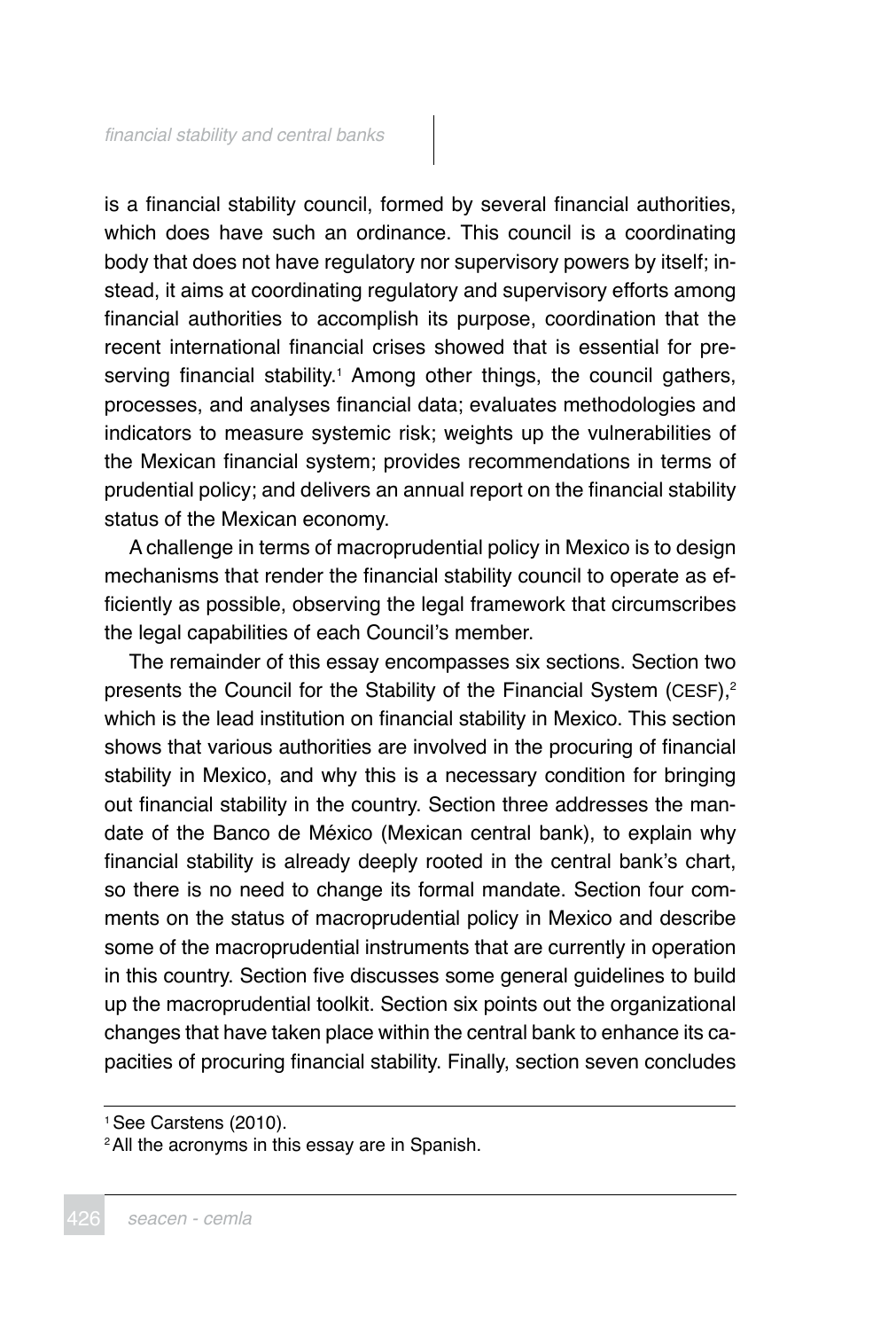with some remarks on the role of central banks in financial stability and the design and implementation of macroprudential policy.

## **The Council for the Stability of the Financial System**

On July 29, 2010, a presidential decree created the Council for the Stability of the Financial System (CESF). The decree establishes the Council as a forum for evaluation, analysis, and coordination of authorities on issues of the financial system. It also states that the purpose of the Council is to contribute to financial stability in Mexico, by avoiding substantial disruptions or disturbances in the functioning of the financial system, and by minimizing the impact of such events if they occur. According to the decree, the Council has the function of identifying in advance systemic risks and recommending and coordinating financial stability policies, measures, and actions that could be implemented by the financial authorities according to their lawful attributions.

Nine representatives from six financial authorities constitute the CESF (see Table 1). In their respective sphere of legal capabilities, these authorities are responsible for planning, coordinating, evaluating, and monitoring the banking system, including the supervision and surveillance of banks, deposit insurance, and bank resolutions. They are also responsible for organizing the functioning of non-bank financial institutions and financial markets, regulating the issuance and circulation of money, conducting the monetary policy, defining the foreign exchange policy, $3$  and regulating the payment systems.

To perform its duties, the Council relies upon a Technical Committee, which is formed by 14 representatives from the same financial au-

<sup>&</sup>lt;sup>3</sup> The Foreign Exchange Commission defines the foreign exchange policy in Mexico. The Secretary and the Undersecretary of Finance and Public Credit, another undersecretary appointed by the Secretary of Finance, the Governor of the Banco de México, and other two members of the Board of Governors of the Banco de México appointed by the Governor compose the Foreign Exchange Commission. The Secretary of Finance has the casting vote in case of a tie.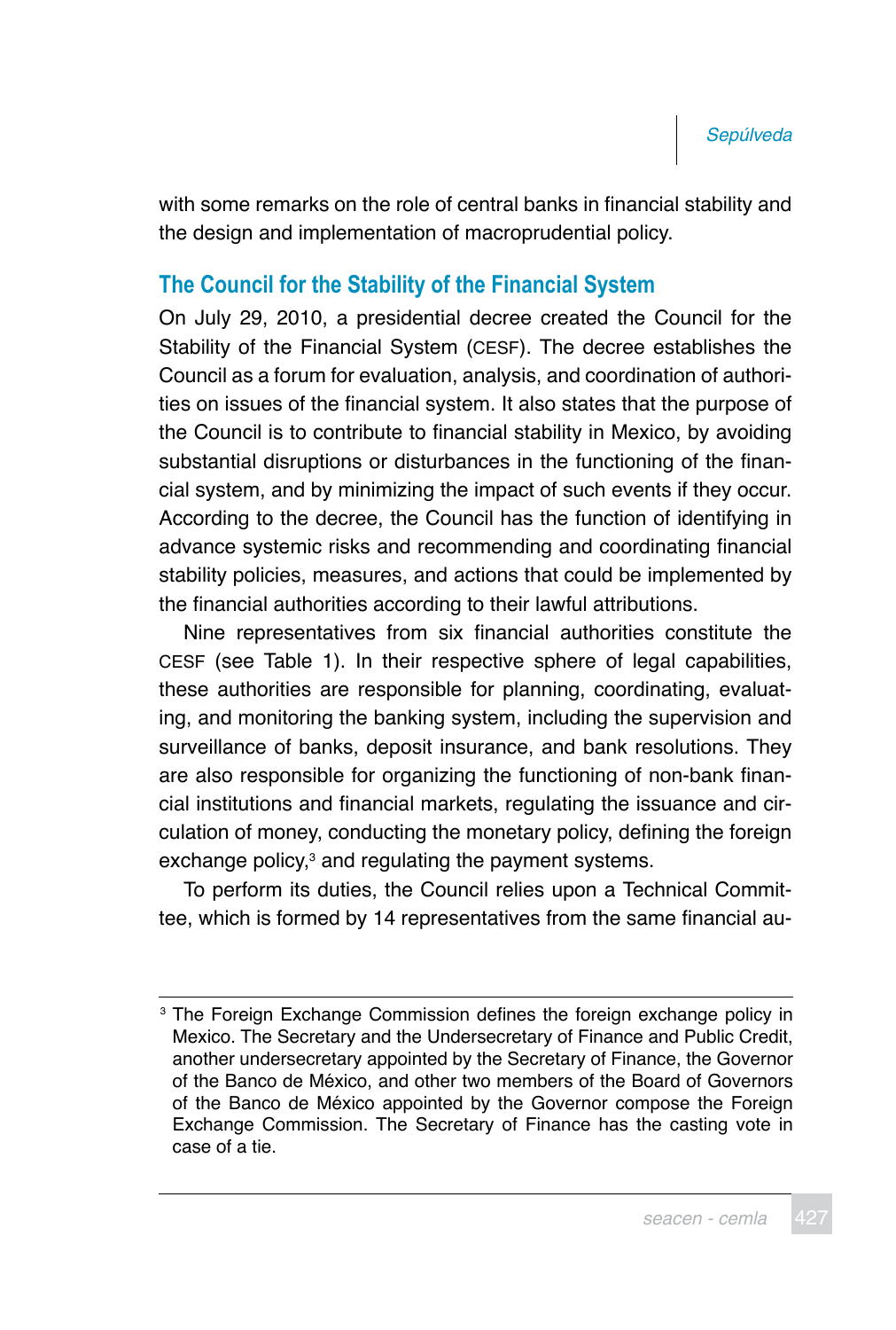**Table 1**

## **MEMBERSHIP OF THE COUNCIL FOR STABILITY OF THE FINANCIAL SYSTEM (CESF) AND ITS TECHNICAL COMMITTEE1**

| Financial Authority <sup>2</sup>                          | Council (9 members)                 | Technical Committee<br>(14 members)                           |
|-----------------------------------------------------------|-------------------------------------|---------------------------------------------------------------|
| Secretariat of Finance and<br>Public Credit (SHCP)        | Secretary (chair)<br>Undersecretary | Undersecretary (chair)<br>3 high-ranking representa-<br>tives |
| National Banking and<br>Securities Commission<br>(CNBV)   | President                           | 3 Vice Presidents                                             |
| National Insurance and<br>Surety Commission (CNSF)        | President                           | 1 Vice President                                              |
| National Commission for the<br>Pensions System (Consar)   | President                           | 1 Vice President                                              |
| Institute for the Protection<br>of Banking Savings (IPAB) | <b>Executive Secretary</b>          | 1 Assistant Secretary                                         |
| Mexican central bank<br>(Banxico)                         | Governor<br>2 Deputy Governors      | 1 Deputy Governor<br>3 General Directors                      |

<sup>1</sup>Additional information about the Council for Stability of the Financial System can be found in <www.cesf.org.mx> (in Spanish).

<sup>2</sup> SHCP (Secretaría de Hacienda y Crédito Público), CNBV (Comisión Nacional Bancaria y de Valores), CNSF (Comisión Nacional de Seguros y Fianzas), Consar (Comisión Nacional de Ahorro para el Retiro), IPAB (Instituto para la Protección del Ahorro Bancario), Banxico (Banco de México).

thorities that conforms the Council (see again Table 1). The Technical Committee can make recommendations and proposals to the Council regarding the risks to financial stability and how to manage crisis situations.

It is essential to realize that the CESF is not a financial authority by itself, but a cooperative forum of financial authorities, which can make recommendations to the financial authorities. The financial authorities then decide whether to implement the recommended policies that lie within the scope of their legal mandate. Thus, a clear and adequate set of operating rules that promote strong communication and coordination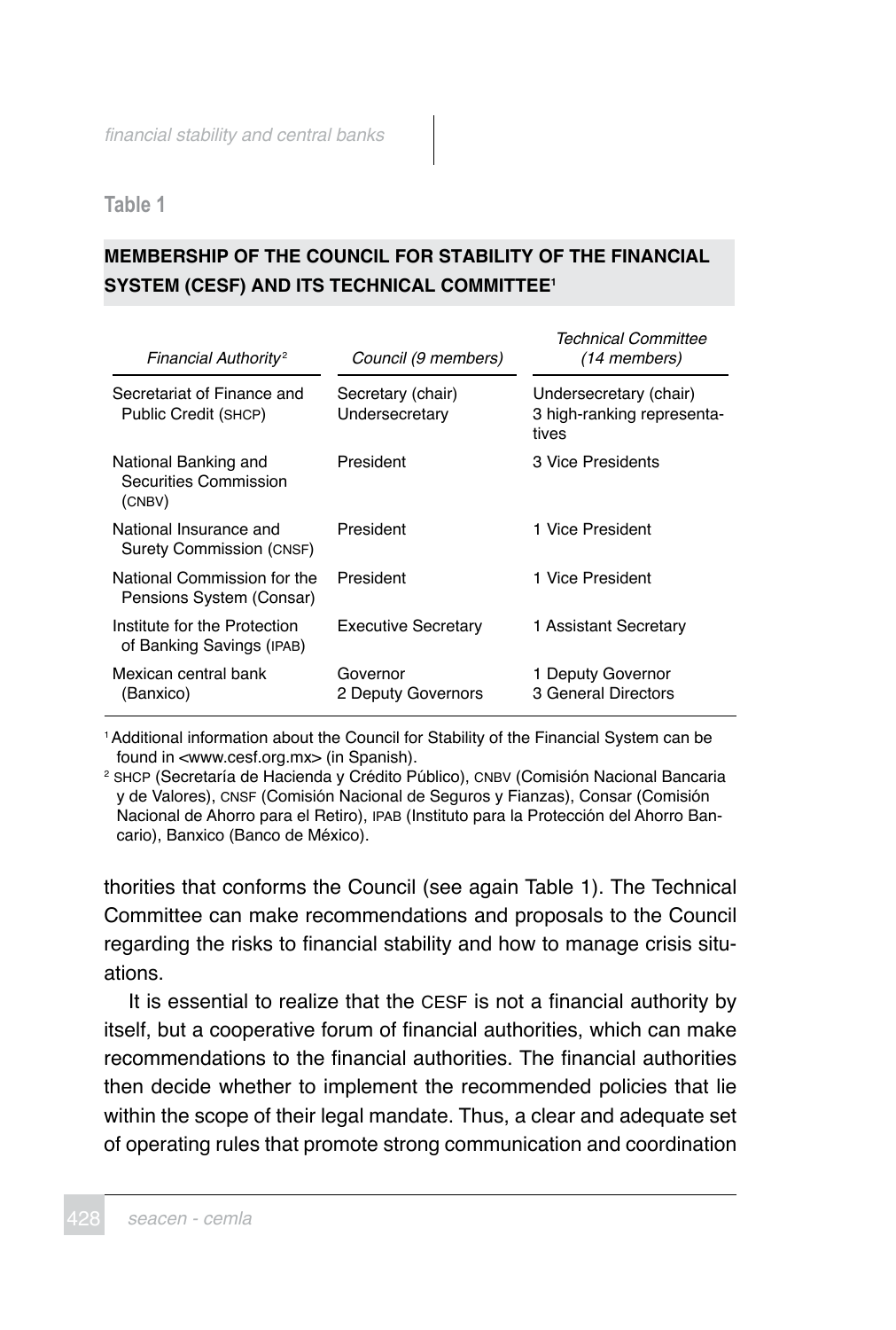among the financial authorities is paramount for the effectiveness of the Council.

Based on the decree, the Council designed and approved its operating rules, which includes the following features:

- a) The Secretariat of Finance and Public Credit (SHCP) is the lead institution in the Council.
- b) The Banco de México plays a central role as member and the Executive Secretary of the Council.
- c) In the event of disagreements in policy recommendations within the Council, a majority vote resolves the controversies.
- d) In the case of a tie, the SHCP has the casting vote.

The arrangement determined by these rules seems natural within the present legal framework of the Mexican financial system. Either the SHCP itself or its financial-regulatory agencies undertakes a substantial part of the activities concerning financial policy, regulation or supervision, deposit insurance and bank resolution. Therefore, the basic governing rules of the Council mirror the legal framework of the Mexican financial system. Rules like these allow the Council to operate without building up a new institutional framework.<sup>4</sup>

Having a council in charge of supervising financial stability has another significant advantage. The CESF not only brings the financial authorities that rule how the financial intermediaries and financial markets operate together, but also gathers those authorities who are in charge of the key macroeconomic goals. Some of them are projecting and coordinating the country's National Development Plan, formulating and

<sup>4</sup> Based on a recent cross-country analysis of existing and emerging macroprudential policy frameworks, Erlend W. Nier, Jacek Osiński, Luis I. Jácome, and Pamela Madrid (2011) conclude that the available resources, the history of existing arrangements, legal traditions, and the political economy are factors that might have significant effects on the institutional model chosen by countries for macroprudential policy. All these factors were relevant to define the institutional framework of macroprudential policy in Mexico.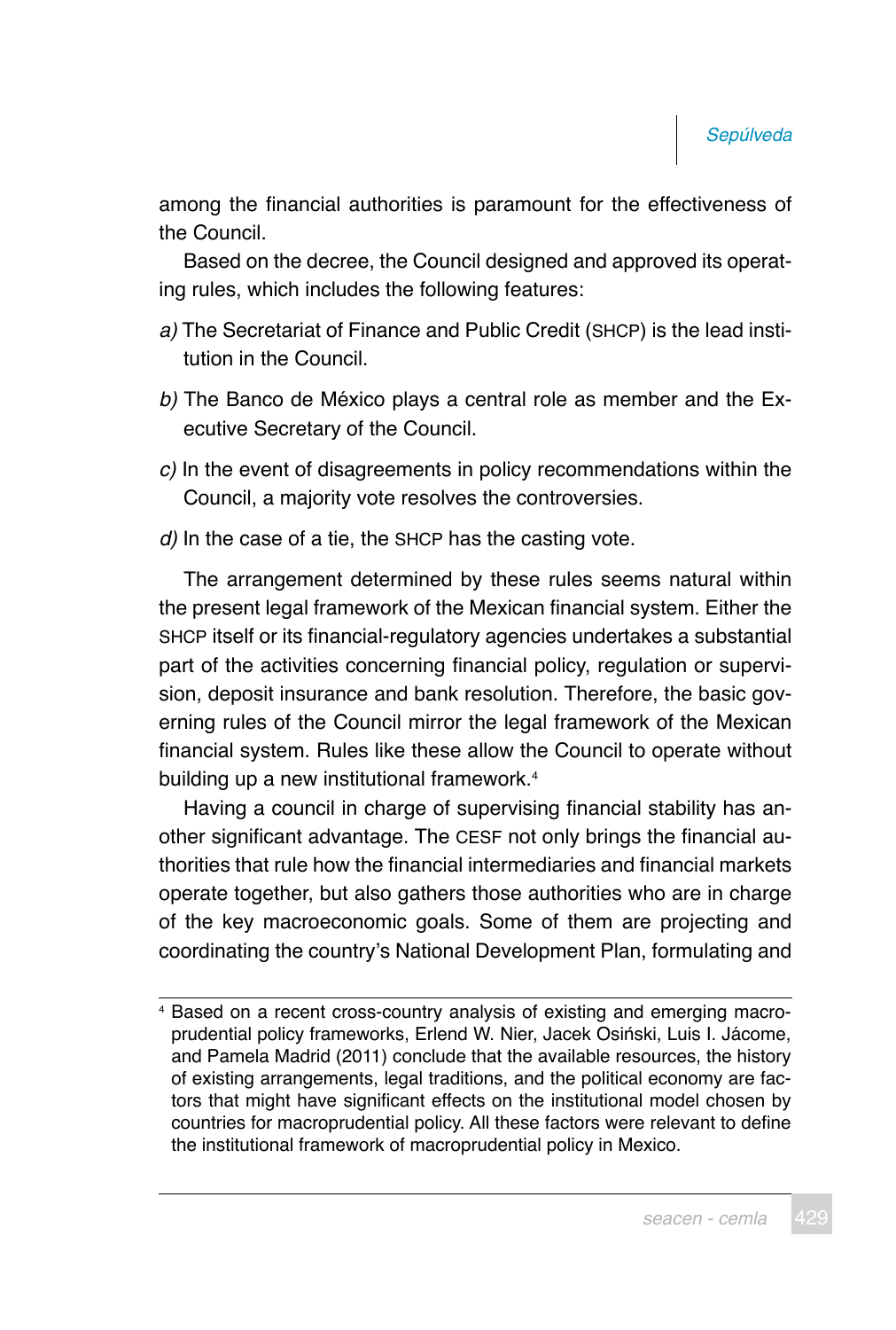implementing the fiscal policy, managing the federal public debt, and maintaining price stability. Therefore, the CESF is a forum in which the main economic policy players exchange views on financial stability from a wider economic policy perspective than they would do otherwise.

Lastly, it should be emphasized that central banks should play a crucial role for the success of financial stability councils. As pointed out by Governor Carstens (2011):

In measuring and monitoring systemic risk closely to foresee threats to a country's financial stability and taking measures to mitigate them, autonomous central banks have two key advantages over other financial authorities. First, because their mandates are oriented toward macroeconomics, central banks already have the infrastructure in place to watch over the economy and the financial markets as a whole. Second, because they are autonomous, they might be more inclined to take away the punch bowl just as the party gets going.

The macroeconomic, systemic, and long-term perspective of the economy implanted in the autonomous central banks' spirit represents an element that should not be missed in the core of any financial stability council that makes policy recommendations. The Banco de México has the enormous responsibility of bringing and maintaining such approach in the CESF.

## **Banco de México's Mandate**

The Mexican Constitution, the cornerstone of all legislation in the country, establishes that the country shall have a central bank that will be autonomous in the execution of its functions and management. It also determines that the primary objective of the central bank is to achieve price stability and that no authority can command the central bank to dispense financing.

The purposes of the Mexican central bank are specified in the Bank of Mexico Act. According to this law, the first purpose of the Banco de México is to provide local currency to the Mexican economy. However, in pursuing such as objective, the main priority of the Mexican central bank shall be ensuring the stability of the domestic currency's pur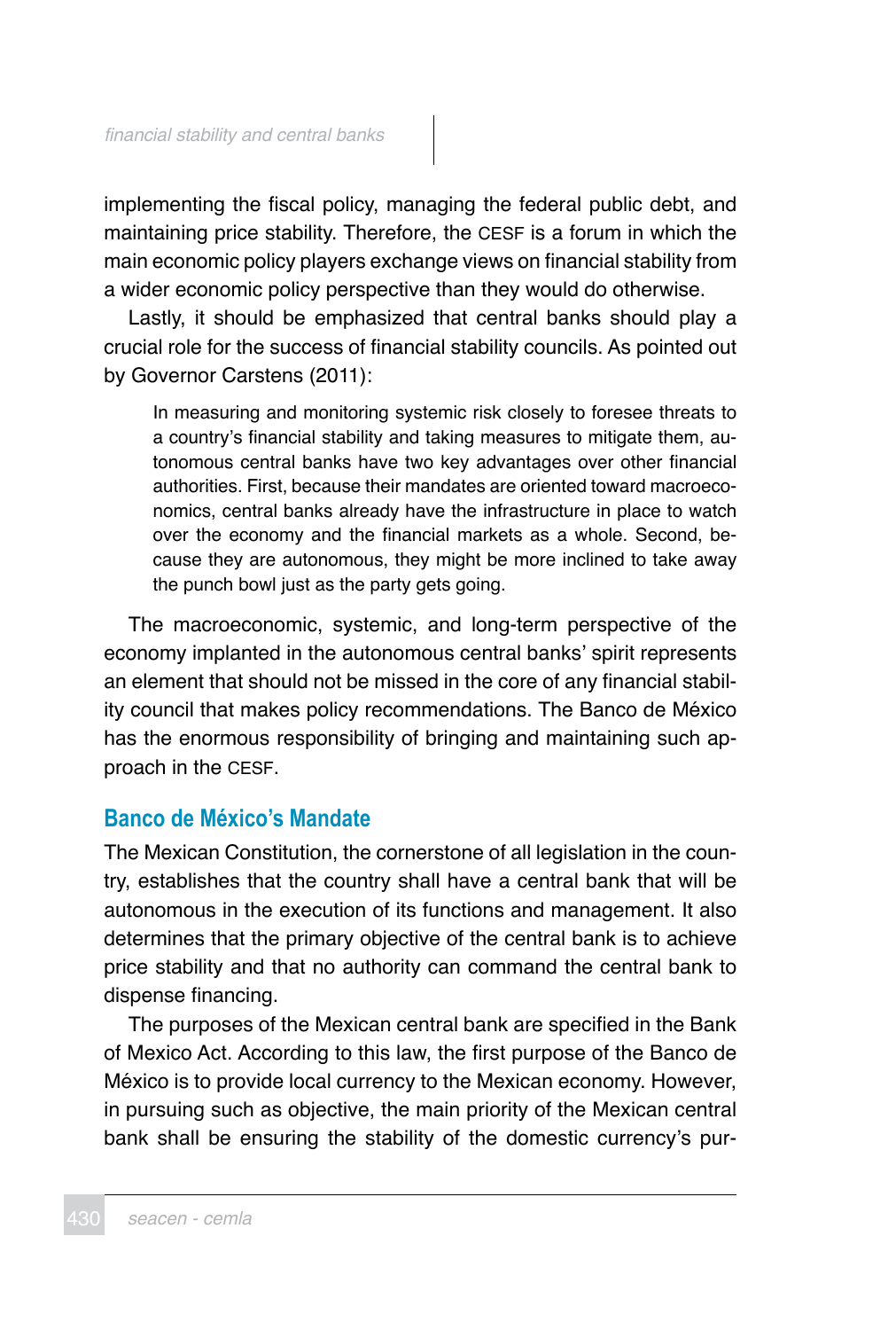chasing power, which means achieving and preserving price stability. The other purposes of the Mexican central bank are to promote the sound development of the financial system and the appropriate functioning of the payment systems.

In order to secure price stability, during the late 1990s and early 2000s, the Banco de México gradually adopted a monetary policy framework based on inflation targeting. The target is defined in terms of the inflation rate that is measured by a national consumer price index, which includes the prices of goods and services, but excludes the prices of assets.<sup>5</sup> Because of this, the conduct of monetary policy by itself does not guarantee financial stability, in the sense that it does not explicitly take into account the surging of asset price bubbles.<sup>6</sup>

However, the efficacy of monetary policy could be lessened or even nullified by financial instability, as financial instability may disrupt the monetary policy transmission mechanisms. Hence, financial instability dwindles the central bank's means to accomplish the inflation target. Therefore, maintaining financial stability is a necessary condition for achieving and preserving price stability.

Financial stability is also a condition for achieving the other targets of Banco de México. On the one hand, financial stability favors the sound development of the financial system, as it promotes savings, intermediation, and proper risk sharing. On the other hand, the degree of stability of the financial system affects its size, strength, and efficiency, which ultimately influences the functioning of the payment systems.

Furthermore, price stability also reinforces the sound development of the financial system and the appropriate functioning of the payment systems, as it bolsters savings, efficient allocation of resources, and

<sup>5</sup> The national consumer price index (INPC) includes the residential rents and owners' equivalent rents and, therefore, partially reflects the price of houses.

<sup>6</sup> A prudent monetary policy does not prevent the formation of credit bubbles neither, as in any market economy the credit to the private sector is an endogenous phenomenon. Nevertheless, a prudent monetary policy could contribute to diminish the incidence of credit bubbles by eradicating one of the fundamental causes of credit overexpansion: the excessive growth in high powered money.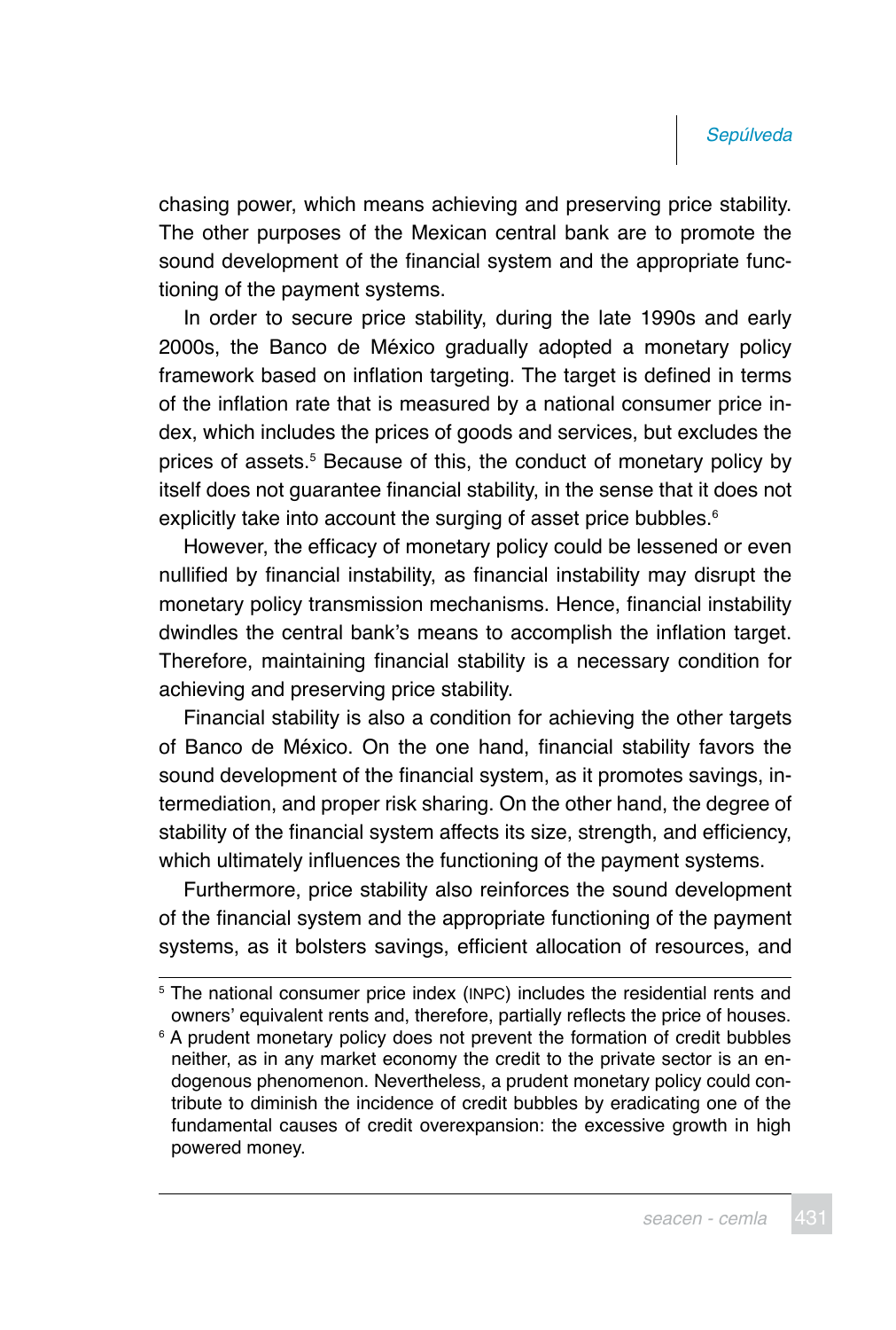long-term planning. Finally, the sound development of the financial system and the appropriate functioning of the payment systems contribute to financial stability, which, as mentioned before, contributes to monetary policy efficacy and price stability attainment, closing a virtuous cycle.

In sum, price stability, the financial system's sound development, the appropriate functioning of the payment systems, and financial stability are all intertwined. As a consequence, an explicit mandate for the first three targets includes also the fourth purpose. Hence, adding a mandate for financial stability seems redundant in the case of the Banco de México.

## **Macroprudential Policy in Mexico**

As in other countries, the financial authorities in Mexico are currently invigorating the analysis and design of macroprudential policies. With the creation of the CESF, a crucial step to enhance macroprudential cooperation among financial authorities has taken place.

The policies with macroprudential character are not a new phenomenon in the country. Such policies and collaboration among authorities needed to define and implement them have taken place in Mexico for a while. Nevertheless, the creation of the CESF represents a new phase in the conduct of the financial policy in Mexico. It should provide a renewed emphasis on prudential policy based on a systemic approach.

The capabilities of the Council include both microprudential and macroprudential policy recommendations. However, usually there is not a clear line between them. For instance, it is frequently said that microprudential polices focuses on containing individual risks, to protect depositors ultimately, while macroprudential focuses on restraining systemic risk, to prevent contagion from financial distress to the real economy. This conceptual separation seems to be a useful benchmark for designing macroprudential tools, but some difficulties arise from the fact that some instruments could have both microprudential and macroprudential effects.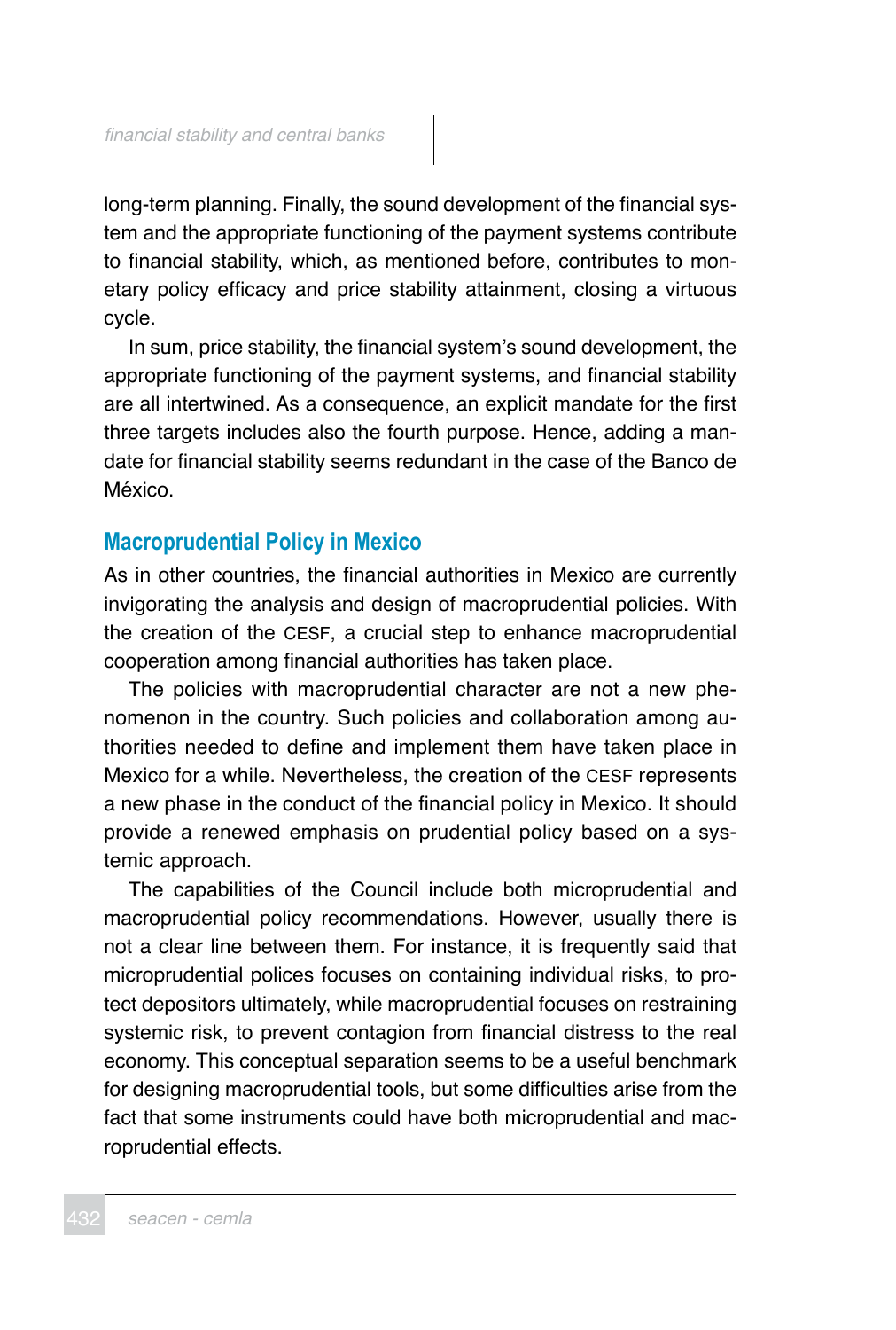In any case, the experience of the global crisis of 2008-2009 suggests that even though some microprudential instruments might serve macroprudential purposes, and vice versa, additional and proper prudential instruments that center on systemic risk are required.<sup>7</sup>

In Mexico, there are banking and financial market instruments that already are used for macroprudential purposes (see Table 2). To understand why these instruments are considered macroprudential, it is convenient to review the definition of macroprudential policy. A formal definition of macroprudential policy does not exist in Mexico –in the sense that it is written in a legal statute–, but it could be said that an operational definition, based on the analysis undertaken jointly by the Banco de México and the SHCP to design the CESF, is in place already. The operation definition of macroprudential policy in Mexico could be defined as follows:

A policy consisting of recollecting information and designing indicators to measure systemic risk effectively, as a means of identifying potential risks to financial stability early and implementing measures and actions to minimize such risks, as well as to maximize the resilience of the financial system to the different shocks.

Note that there are two critical elements in the definition: the timely prevention of systemic risk and the resilience of the financial system to different shocks. (The recollection of information and the design of indicators to measure system risk, mentioned in the beginning of the definition, are an essential part of the timely prevention of systemic risk.) Thus, any device that serves at least one of these purposes could be tagged as macroprudential, as it is the case of the instruments shown in Table 2.

<sup>7</sup> For instance, Beverly Hirtle, Til Schuermann and Kevin Stiroh (2009) conclude that a purely microprudential perspective is not sufficient to maintain financial stability. They suggest improvements to the Supervisory Capital Assessment Program (SCAP) to strengthen the joining of macro- and micro-prudential approaches to create a better supervisory framework that address a wider range of supervisory objectives.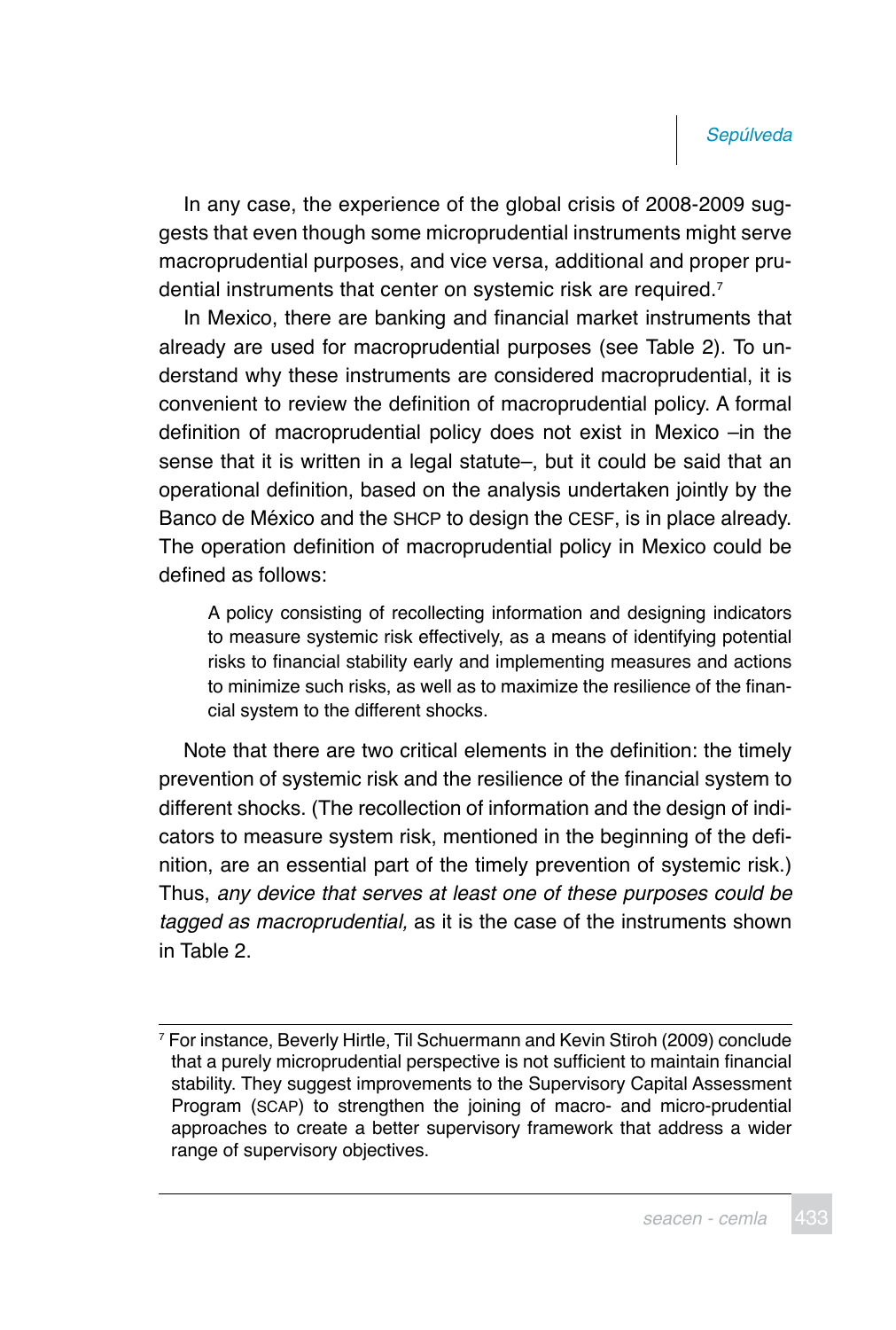**Table 2**

### **SOME INSTRUMENTS OF MACROPRUDENTIAL POLICY IN MEXICO**

| Currently in used                                                           | Main purpose                                                                     |  |  |  |
|-----------------------------------------------------------------------------|----------------------------------------------------------------------------------|--|--|--|
| Bank system instruments <sup>1</sup>                                        |                                                                                  |  |  |  |
| Limits on maturity mismatch in foreign<br>currency (1992,1997) <sup>2</sup> | To contain banks' currency risk.                                                 |  |  |  |
| Limits on lending to related counterparties<br>$(1994, 2001, 2008, 2011)^2$ | To restrain banks' exposures to<br>shareholders' credit risks.                   |  |  |  |
| Limits on interbank exposure (2001)                                         | To curb interbank contagion risk.                                                |  |  |  |
| Financial markets instruments                                               |                                                                                  |  |  |  |
| International reserve accumulation<br>(1996-2001, 2010-2011) <sup>3</sup>   | To improve the credit profile of the<br>country.                                 |  |  |  |
|                                                                             | To protect against a reversal of capital<br>flows.                               |  |  |  |
| Flexible limits on investment for pension<br>funds (2010) <sup>1</sup>      | To prevent massive sales and feed-<br>back to the financial markets' volatility. |  |  |  |

1 The first year in parenthesis is the year in which the instrument was adopted. Subsequent years correspond to revisions.

2 These instruments are also believed to serve microprudential purposes.

<sup>3</sup> In parenthesis appears the period in which the instrument was in force.

The older instrument in the list shown in Table 2 is the limits on maturity mismatch in foreign currency for banking institutions, which was established by the Banco de México in 1992. According to the central bank's rules, the liabilities in foreign currency of all banks must not exceed a limit, which is defined in terms of their tier 1 capital. In addition, the banks should maintain a minimum of liquid assets denominated in foreign currency, the exact amount being determined in terms of the banks' short-term net cash outflows in foreign currency. The objective of theses prescriptions is to rein in the main sources of currency risks that banks face in their balance sheets. The effectiveness of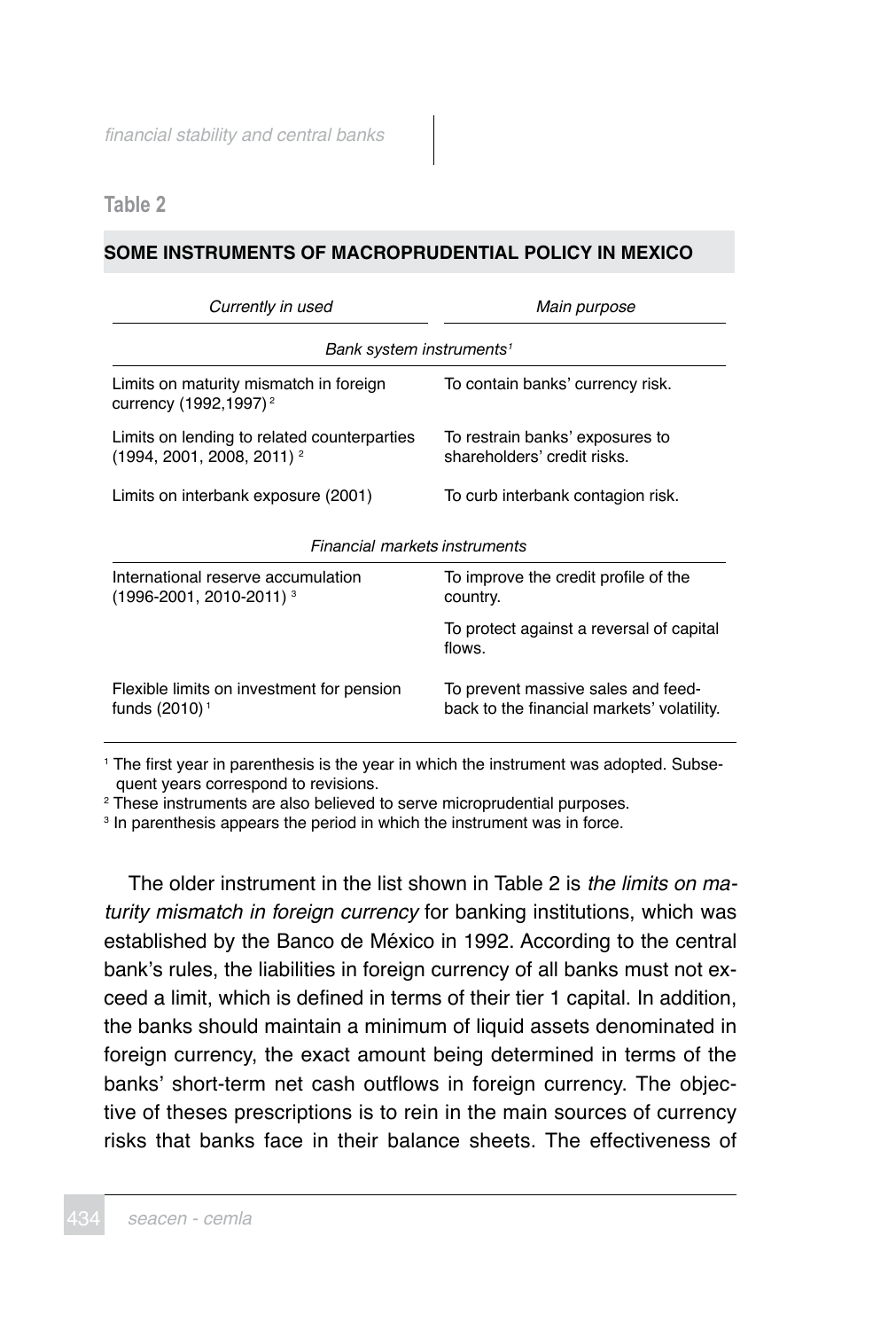this instrument has been proved already. During the global crisis of 2008-2009, no bank in Mexico faced up to any foreign currency liquidity problems as it occurred in other economies that did not use this macroprudential instrument.<sup>8</sup>

The CNBV established in 1994 the limits on lending to related counterparties, the second macroprudential instrument in the list, to restrain banks' exposures to shareholders' credit risks and to avoid conflicts of interests. According to this regulation, any lending to related counterparties in excess of a threshold should be subtracted from tier 1 capital, which imposes a significant cost to the banks if the threshold is trespassed. The last revision occurred in March 2011, when the said limit was decreased from 50% to 25% of core capital. The exposures subjected to the limit include deposits, loans, net positions in derivatives and securities holding different from shares. This prudential instrument seems to be relevant particularly in countries like Mexico, where a large share of bank assets is owned by foreign banks.

The CNBV also set up in 2001 a *limit on interbank exposure*, which includes among other things net positions in derivatives and repurchase agreements with the purpose of curbing interbank contagion risk. As a consequence of this and other factors, the banks in Mexico have improved their management of counterparty risk in the last decade, and the interbank exposures did not represent a source of systemic risk in the 2008-2009 global crisis.

For the containing of financial markets risks, two measures stand out for their macroprudential content. The Banco de México instrumented the first from August 1996 to June 2001 and from February 2010 to November 2011. It consists of a monthly put-option auction

<sup>8</sup> For instance, soon after Lehman Brothers collapsed in 2008, a currency crisis surfaced in Eastern Europe. In some countries of this region, local banks had large liabilities in foreign currency that they used to finance domestic mortgage loan borrowers. However, when the global crisis burst, the funding of these banks was reversed to the liquidity crisis in Western Europe, leaving the banks unable to roll over their foreign currency debt. This caused turmoil in local financial markets.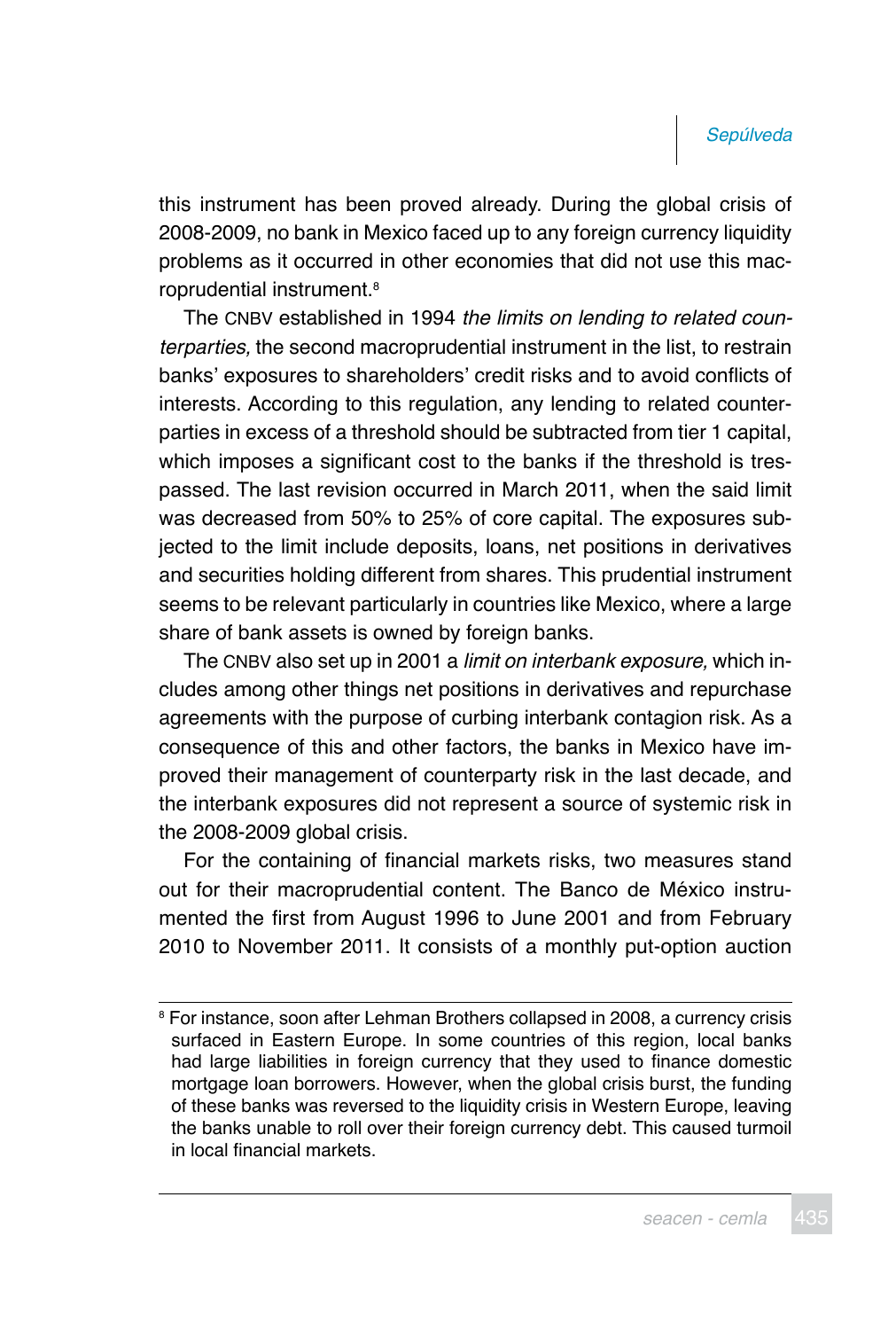that enables the option holders to sell dollars to the central bank as a means to facilitate the stocking of international reserves.<sup>9</sup> The *interna*tional reserve accumulation as an instrument of macroprudential policy has the purpose of improving the credit profile of the country in the international markets and protecting the national economy from an unexpected reversal of capital flows from abroad. The buildup of foreign currency reserves, together with the two-year flexible credit line with the IMF, has reinforced the Mexican capacity to face new outbreaks of global instability.

The CNBV implemented the last instrument in the list in February 2010. It consists in a rule that establishes that in periods of financial stress VaR limits for pension funds' portfolios increase to pre-specified levels. That is, the regulation limiting VaR for pension funds was modified to allow higher VaR limits in periods of extreme volatility than in periods of normal volatility. This is done to prevent massive sales and feedbacks to the financial markets' volatility. This measure also helps to protect the value of the saving accounts as the corresponding portfolios are made primarily of long term assets, whose value will normally recover once the turmoil is over. Absent this rule, the regulation would be obliged pension funds to take loses in periods of financial stress that could be eventually undone otherwise.

The Technical Committee of the CESF is currently working to expand the macroprudential toolkit. Two instruments that are currently under study are caps on loan-to-value ratio and a countercyclical/time-varying capital requirement.

In order to detect the piling up of systemic risks timely and to be prepared to act preemptively, the Council agreed to create five working groups. The first group is dedicated to the standardization and collection of information useful to monitor financial stability. The second group is in charge of detecting risks and vulnerabilities in the financial system,

<sup>9</sup> This instrument is consistent with the floating exchange rate regime prevalent in Mexico. It does not target any level of the foreign exchange rate and the mechanism used is transparent, pre-set, and automatic.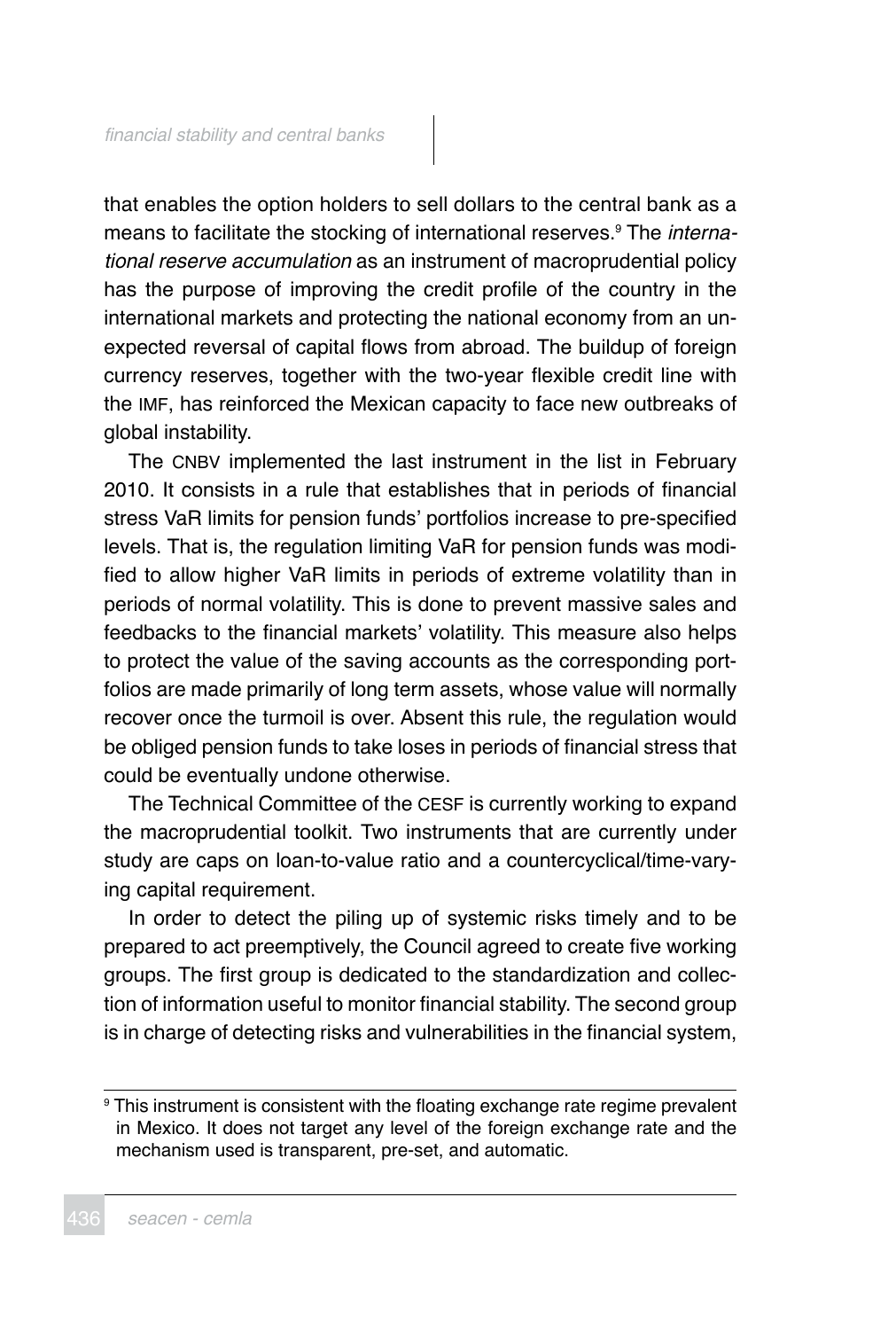looking for identifying threats promptly. The third group is responsible for designing indicators and methodologies to measure systemic risk.10 The work of the third group should complement the analysis of risks and vulnerabilities formulated by the second group. The fourth group is dedicated to guaranteeing the transparency of the information to both market participants and the public in general. Finally, the fifth group is devoted to assessing the systemic risks in financial markets.

## **Bases to Build up the Toolkit**

In order for a country to implement an operative macroprudential policy, the authorities responsible for procuring financial stability should have at their disposal a set of macroprudential instruments that are feasible, coherent, and effective. The big question is how to build up such an ideal toolkit. To answer this question, first it is helpful to recognize that there is no such thing as a standard toolkit that fits the needs of all jurisdictions. In terms of the design and selection of macroprudential tools, the particular characteristics of the jurisdictions should be taken into account. Nevertheless, some general guidelines could be taken into account for the buildup of the toolbox, which are related to topics that frequently rise in policy discussions.

One of them is the tradeoff between financial stability and economic growth. In this matter, it should be acknowledged first that from an empirical point of view, measuring the impact of macroprudential policy on economic performance is far from straightforward, so the actual effects are not obvious. Nevertheless, from a theoretical point of view, as a macroeconomic topic, it is crucial to distinguish between short run and long run. In the long run, as it happens with price stability, financial stability should foster economic growth. In the short run, the situation

<sup>10</sup>Measuring systemic risk is one of the most challenging endeavors in the financial stability realm. As remarked by Deputy Governor Manuel Sánchez (2011, p. 2): "Available concepts of systemic risk are vague and too wide to be operationally useful. If any policy framework is to be designed and applied in a meaningful way to counteract systemic risk we need to narrow this concept and make it more precise".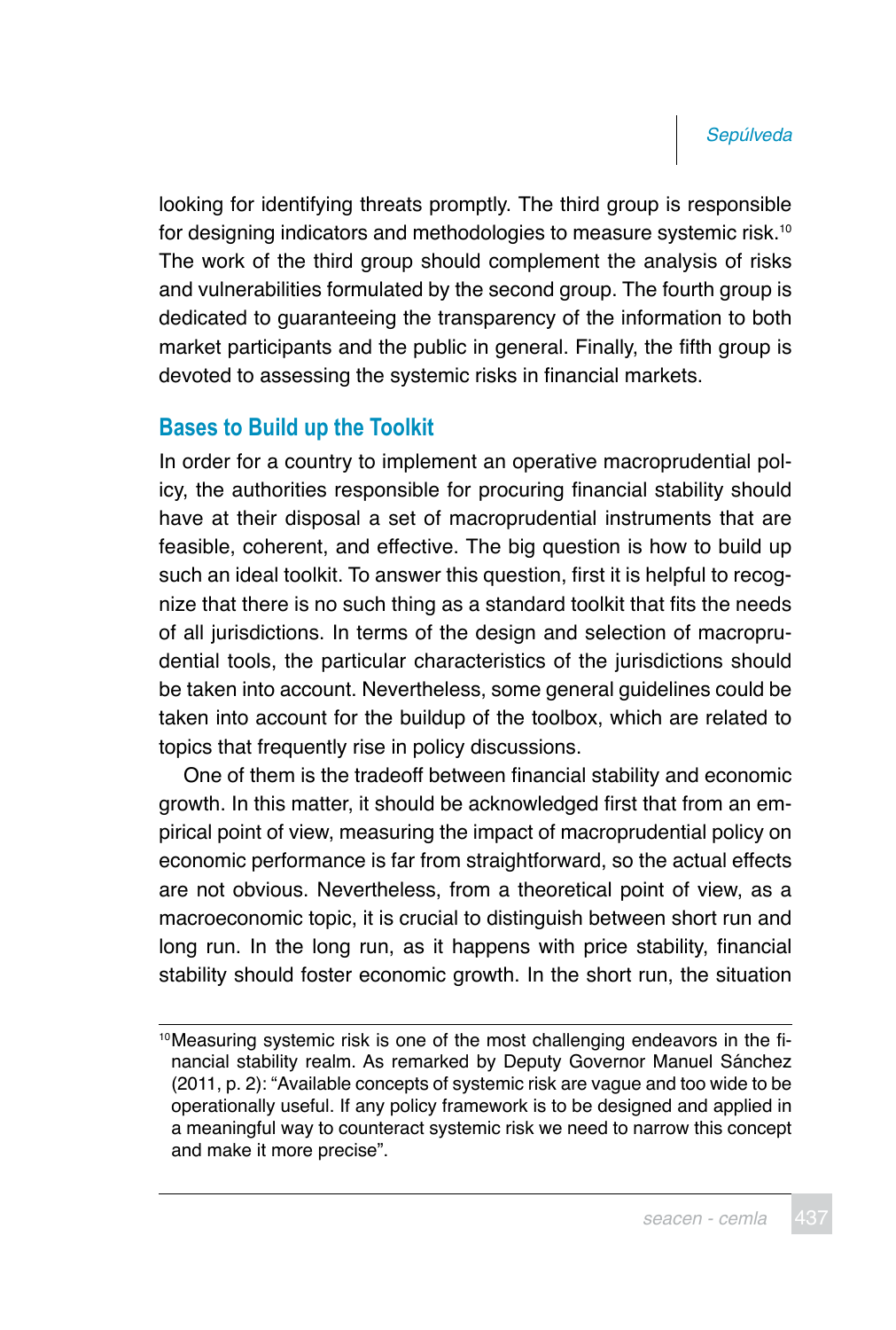could be different: financial stability might have some adverse effect on the rate at which the economic activity expands. Presumably, on some periods, a stable economy will grow at a slower rate than an instable economy, but the latter will recurrently boom before crashing. Since ongoing wellbeing is the ultimate goal, a macroprudential policy that conveys to financial stability should be pursued always. Nevertheless, the policy design ought to be carefully crafted by choosing the prudential instruments that imply the lowest cost in terms of implementation and adjustment.

Another principle is that each macroprudential instrument within the toolkit should be clearly defined and the specific objective that it targets –either to contain systemic risk or to improve the resilience of the financial system– overtly identified. Furthermore, the expected benefits and potential cost, including distortions and other limitations of the instruments, should be critically assessed, taking into consideration their possible interactions with other instruments.

According to a recent international survey on the organizing framework of macroprudential policy,<sup>11</sup> the instruments more frequently mentioned by the jurisdictions as potentially useful to attain financial stability are caps on loan-to-value, countercyclical/dynamic provisioning, limits on net open currency position, and countercyclical/time-varying capital requirements. How to evaluate whether these instruments should be included in the macroprudential toolkit? In principle, a cost-benefit analysis of each instrument should be carried out before adopting it; even better, this analysis should be undertaken on different feasible sets of instruments rather than on individual instruments, as the effects of some instruments might be correlated.

The caps on loan-to-value ratios head the list in Table 3 since it is the macroprudential instrument most frequently mentioned. It has the objective of reducing procyclicality of credit growth in the economy, which is beneficial in terms of financial stability. However, the expected costs

<sup>11</sup>This survey was undertaken in the Money and Capital Markets Department of the IMF, by a team coordinated by Cheng Hoon Lim (2011).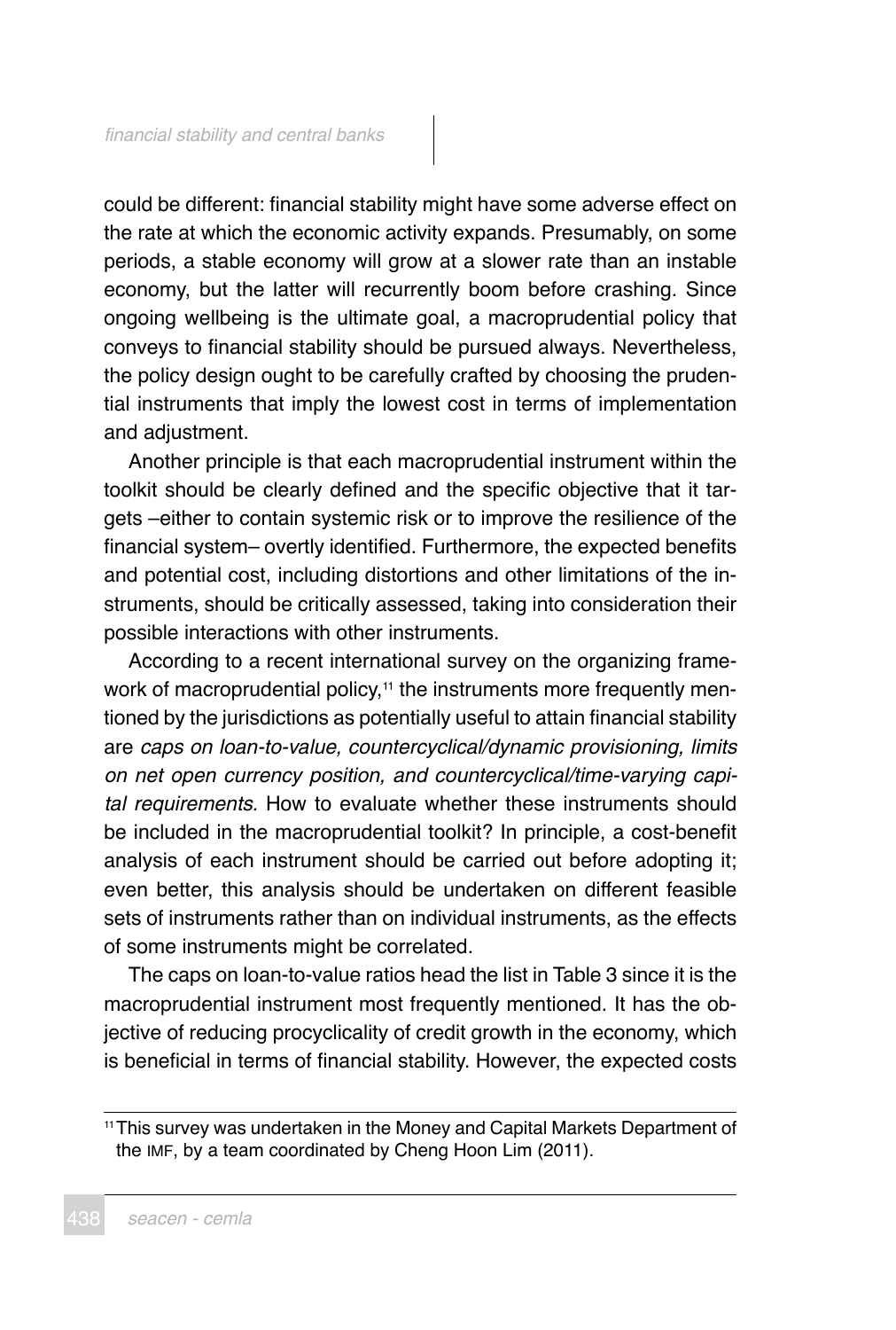of implementing it should also be considered. For example, as this instrument is applied uniformly to all regulated financial intermediaries, regardless of their characteristics, theoretically some potential costs in terms of efficiency may arise. This could be the case if some intermediaries are better skilled to assess the quality of potential borrowers than others and they use loan-to-value ratios –probably together with other credit variables– to screen borrowers. In this situation, if the caps on loan-to-value are set too low, the screening capacity of financial intermediaries could be reduced. Additionally, a limitation of this instrument is that it could be circumvented easily through different ways, for instance, by overstating the value of the assets. Therefore, for some jurisdictions the caps on loan-to-value could have an expected net benefit, while it could be less clear for others.

**Table 3**

| Instrument                                           | Expected<br>"benefit"                                                                         | Potential "cost"<br>or limitations                                                                                                                   |
|------------------------------------------------------|-----------------------------------------------------------------------------------------------|------------------------------------------------------------------------------------------------------------------------------------------------------|
| Caps on loan-to-value ratio                          | To reduce procyclicality<br>of credit growth.                                                 | Could limit efficiency<br>gains from screening and<br>signaling mechanisms<br>Could be circumvented<br>easily by overstating the<br>value of assets. |
| Countercyclical/dynamic<br>provisioning              | To limit capital losses.<br>To reduce procyclicality<br>of credit.                            | Could overlook some<br>macroeconomic conditions.                                                                                                     |
| Limits on net open currency<br>position              | To limit bank's foreign<br>currency risk.                                                     | Could overlook other<br>potential sources of<br>currency risk.                                                                                       |
| Countercyclical/time-varying<br>capital requirements | To turn banks' capital<br>sensitive to credit risk.<br>To reduce procyclicality<br>of credit. | Without timely information,<br>it could increase output<br>volatility.                                                                               |

## **COST-BENEFIT ANALYSIS OF MACROPRUDENTIAL INSTRUMENTS (INDIVIDUALLY)**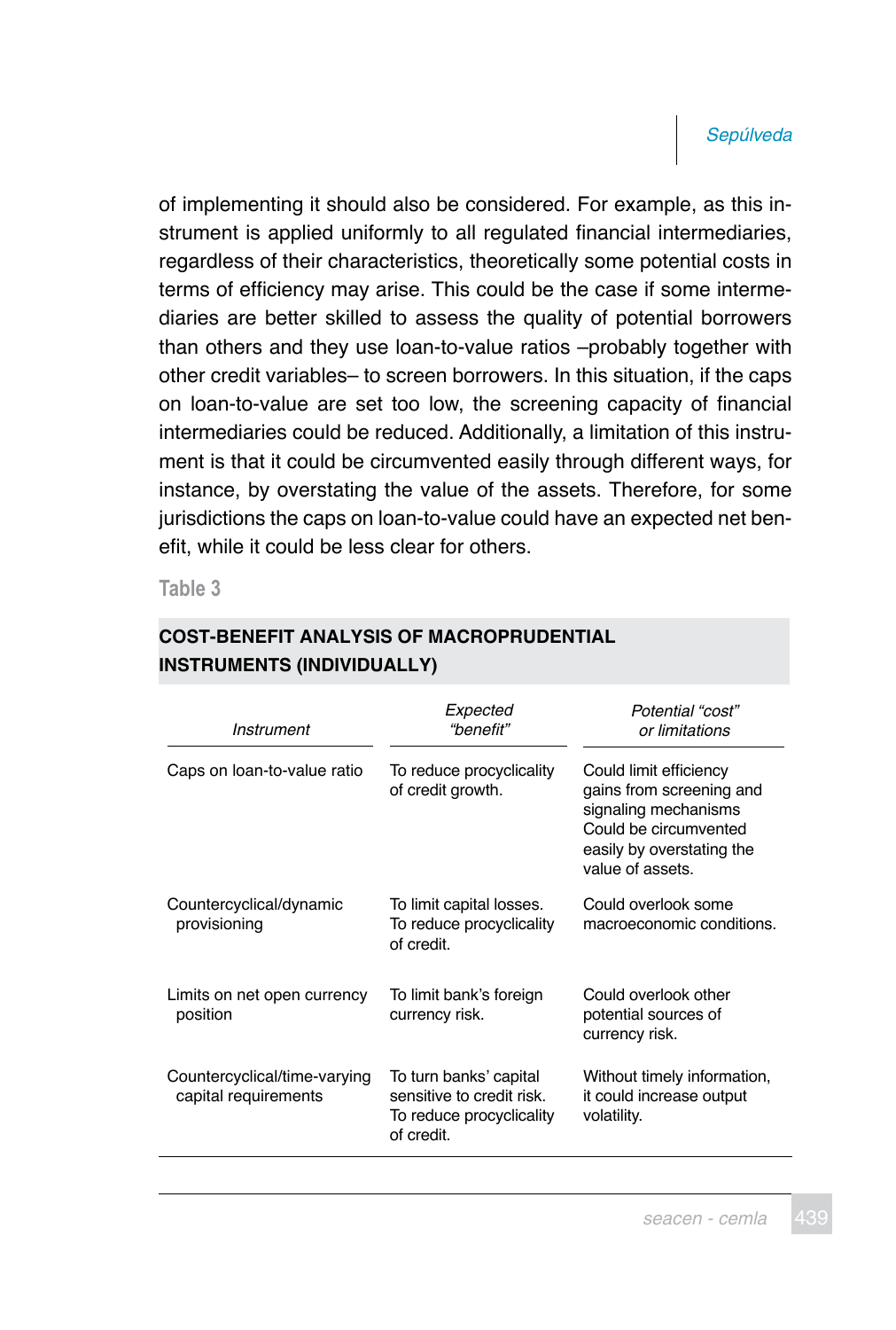Table 3 exhibits an illustration that summarizes some of the expected benefits and potential costs or limitations of the four macroprudential instruments mentioned above.

## **Changes in the Banco de México**

A large part of the regulation and supervision of the financial system in Mexico is conducted by the SHCP or its financial regulation agencies. However, the Banco de México has some significant regulatory and supervisory powers, fundamentally on banks and brokerage firms. These functions have not changed as a result of the global crisis of 2008-2009.<sup>12</sup> However, key organizational changes in the Banco de México took place during 2010, some of which are directly linked to financial stability.

In October 6, 2010, it was created the Banco de México's Financial Stability Division, formally named the Directorate General of Financial Stability. This new area has the directive of identifying and evaluating potential threats to financial stability and designing measures and policies to prevent financial instability and alleviate the impact of financial crisis.

Within the Mexican central bank, the Financial Stability Division is in charge of collecting, analyzing, and disseminating information related to systemic risks; recommending macroprudential policies and regulations to maintain financial stability and increase the resilience of the financial system; finding deficiencies in the regulatory and supervisory frameworks that could harm the steadiness of the financial sector; and keeping track on the developments in the financial regulation at home and abroad. Since its formation, the Division has been endeavoring on the improving of the models it uses to assess credit, market, liquidity, and contagion risks to fulfill its responsibilities properly.

The Financial Stability Division also coordinates the efforts in matters of financial stability of the Banco de México with other Mexican

<sup>&</sup>lt;sup>12</sup> Recent changes in the regulation and supervision undertaken by the Mexican central bank are related to issues in consumer protection, which have drawn the attention of the Congress since before the crisis.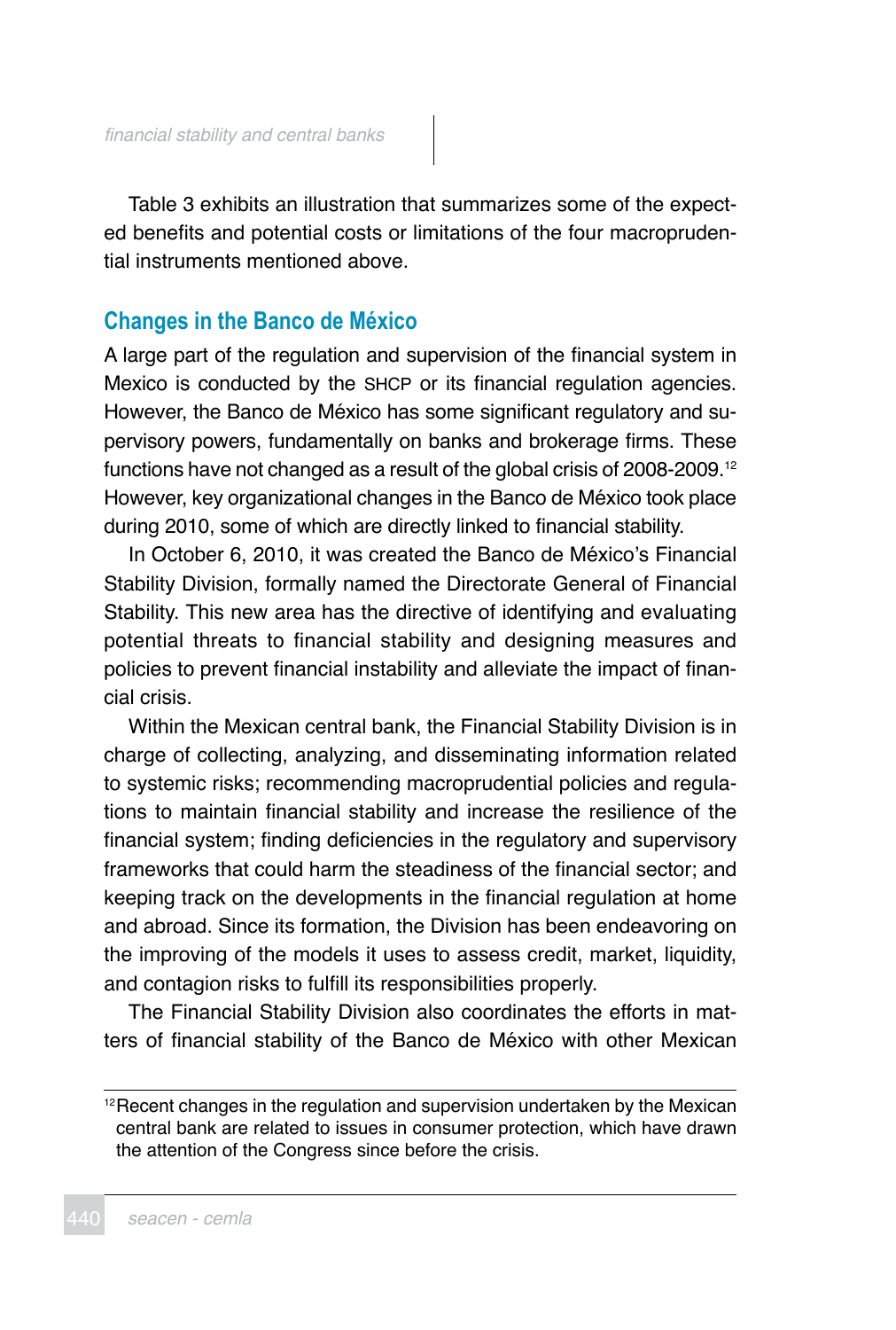authorities through the CESF. In fact, the Governor appointed the Division's Head as the secretary of the Council. Additionally, the Division actively participates in international groups working under the aegis of the Financial Stability Board (FSB) and the Basel Committee on Banking Supervision (BCBS).

The yearly Financial System Report that publishes the Banco de México since 2006 is now leaded by the Financial Stability Division.<sup>13</sup> With the issue of the year 2011, the Banco de México adopted a refreshed approach in this report, with the purpose of emphasizing the evolution of systemic risks in the Mexican financial system.

The Financial Stability Report includes sections on the global and Mexican economy; the financial intermediaries and financial markets; the infrastructure of the financial system; the financial position of households, firms, and the public sector; and the contagion risk and stress tests on banks and brokerage firms. This report and the annual report published by the CESF are complements in terms of their contents. They are published about six-month apart one from the other, so the public has access to a report on the financial stability of the Mexican economy semiannually.

## **Final Remarks**

The role of central banks in financial stability seems as imperative now as it has been always, but it does not appear to entail a need for establishing an explicit mandate on financial stability in their chart. At least for autonomous central banks oriented to price stability, as it is the case of the Banco de México, financial stability appears to be intrinsic to their current ends already.

Nevertheless, the global crisis of 2008-2009 revealed that the involvement of central banks in financial stability should be deeper and more inclined towards preventing financial instability than it has traditionally been. To do so, they should conduct their monetary policy to

<sup>&</sup>lt;sup>13</sup>The Financial System Report can be downloaded in Spanish and English from the Banco de México's website on <www.banxico.org.mx>.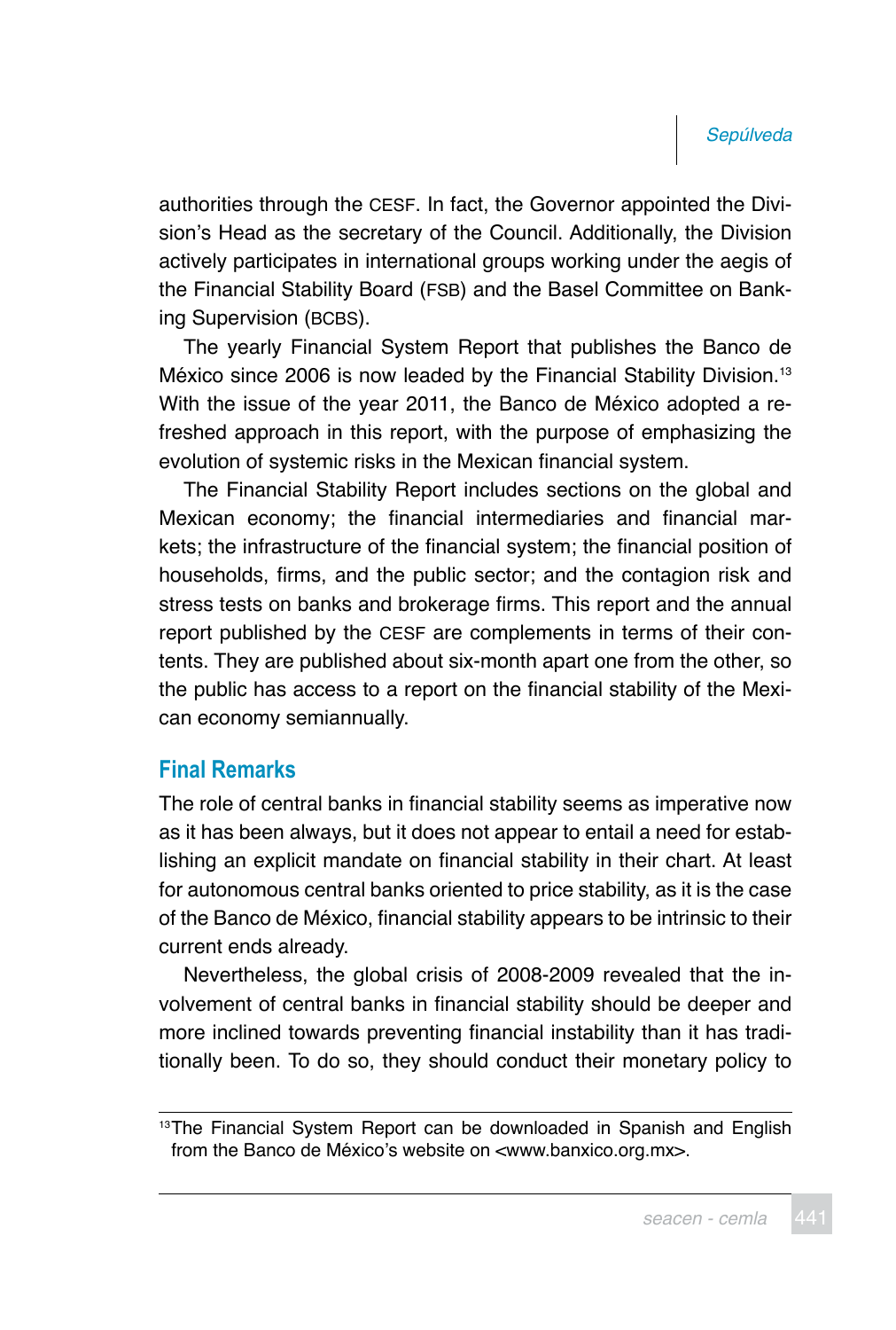achieve price stability in the first place, as price stability favors financial stability.<sup>14</sup> Unfortunately, price stability cannot ensure financial stability by itself, and financial stability requires an effective macroprudential policy.<sup>15</sup>

The design and implementation of macroprudential policy has been in the center of an intense debate worldwide in recent years. In contrast to price stability, financial stability comprises monetary and nonmonetary issues, which involve institutions beyond the central bank. Therefore, a necessary condition for strengthening financial stability is that a number of financial authorities should participate in building up and implementing the macroprudential policy.

This is especially true in countries like Mexico where, given legal traditions and existing arrangements, financial authorities separate from the central bank handle multiple activities in bank regulation and supervision. The gathering of different financial authorities whose legalcompetence domain includes prevention and resolution, along with fiscal, monetary and other economic policies, also confers to developing a macro based, systemic approach to financial stability.

Nonetheless, this configuration presents some challenges. First, a clear set of operating rules that promote strong coordination, cooperation, and communication among the financial authorities is essential for the effectiveness of a financial stability council. The council governance rules should not only determine who the lead institution is, how

<sup>15</sup>As Dudley (2011, p. 3) pointed out: "As I argued before, monetary policy will often, though not always, be too blunt a tool for such tasks [establish standards that will be appropriate throughout the cycle –for both the boom period and the bust]. Generally, it will be better to develop and use more surgical instruments designed to fit the particular circumstances".

<sup>14</sup>Both Banco de México's Governor Agustín Carstens and Deputy Governor Manuel Sánchez have emphasized this point in different forums. According to Carstens (2011, p. 1), "In the first place, central banks should establish the foundation for the sound development of the financial sector by conducting monetary policy that is congruent with price stability"; and according to Sánchez (2010, p. 1), "Monetary policy, in turn, should be directed towards price stability, which is a central bank's best contribution not only to long-term economic growth, but also to financial stability".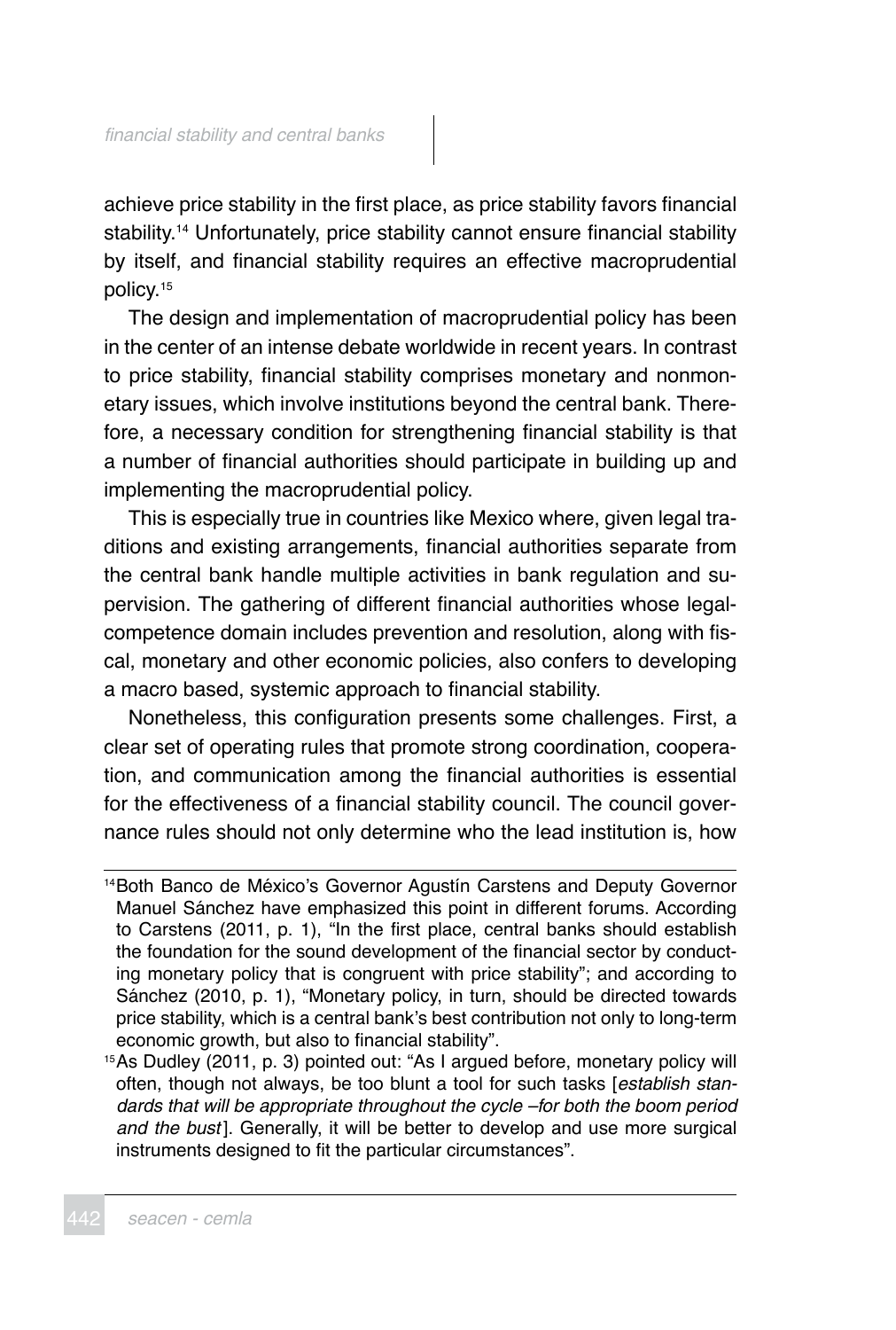they take decisions, and what means of transparency and accountability is in place, but also it must place the incentives of financial authorities to pursue an ongoing, long-term, and systemic approach. The central bank has the enormous task of maintaining the agenda of this council along this line.

Second, to implement a functioning and effective macroprudential policy, the authorities in charge of procuring financial stability should have at their disposal a collection of prudential instruments that are suitable, coherent, and effective. Here, it is necessary to create a tailorsuited macroprudential toolkit for each jurisdiction, which should evaluate all relevant expected benefits and costs of the instruments, taking into consideration that the effects of some instruments could be correlated with those of others.

Finally, although a financial stability council could have a chief function in terms of resolutions and resilience; it should place emphasis on developing some machinery with the purpose of detecting risks and vulnerabilities in the financial system in advance. The council should adopt a quantitative approach of the macroprudential policy to do so, by encouraging the standardization and collection of useful information to monitor financial stability and the construction of indicators and methodologies to assess systemic risk objectively. The council must promote that the financial authorities provide and analyze such data systematically, sharing and using it opportunely.

#### **References**

- Carstens, A. (2010), "Firma del decreto para la creación del Consejo de Estabilidad del Sistema Financiero", retrieved from <http:/[/www.banxico.](http://www.banxico.org.mx) [org.mx/](http://www.banxico.org.mx)>.
- Carstens, A. (2011), "Central Banks Hold the Key to Financial Stability", The Banker, September 1, retrieved from <http://[www.thebanker.com](http://www.thebanker.com/)/>.
- Clark, A., and A. Large (2011), Macroprudential Policy: Addressing the Things We Don't Know (Group of Thirty Occasional Papers, no. 83), retrieved from <http:www.bankofengland.co.uk>.